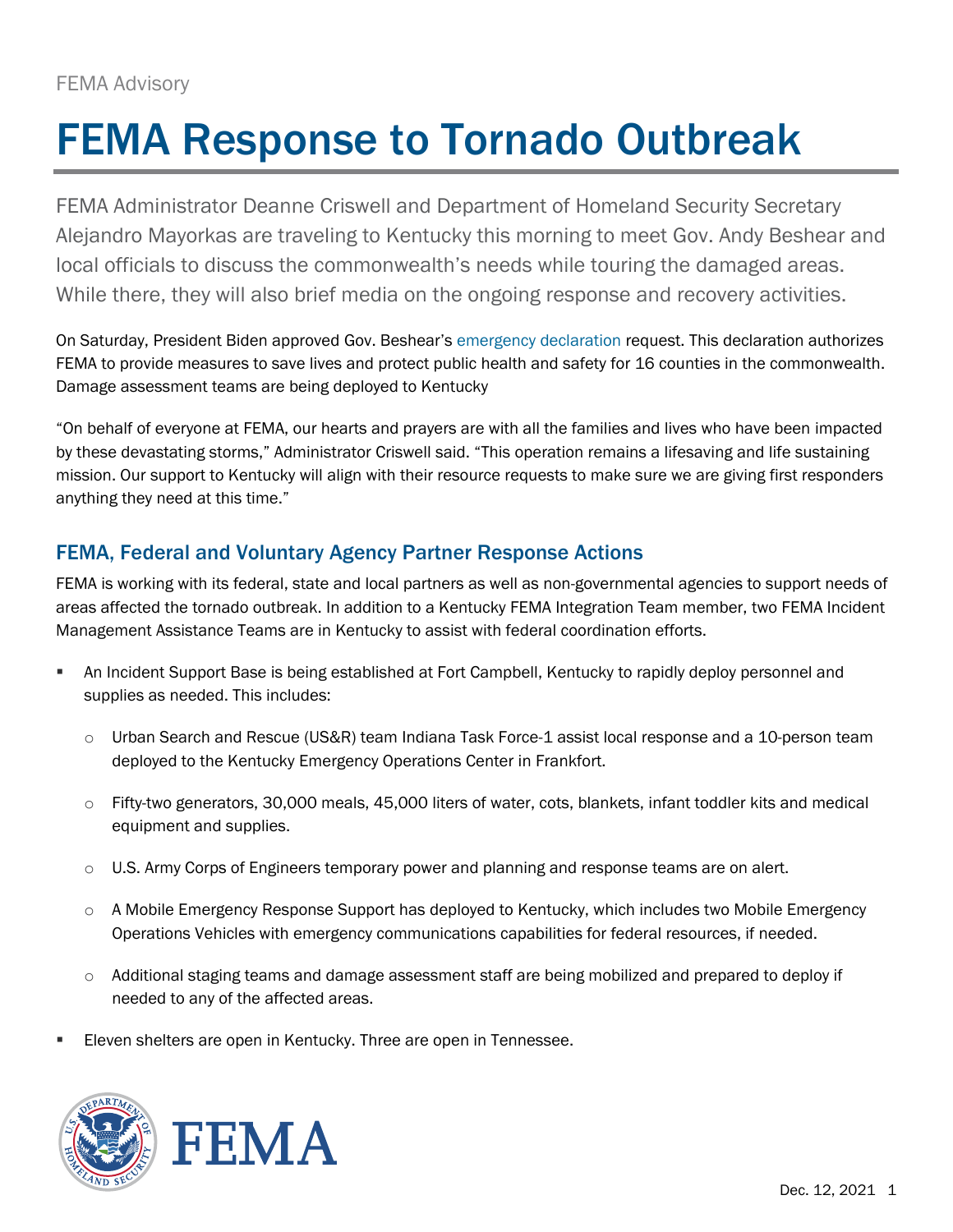**• FEMA** is in contact with state emergency management officials as tornado damage reports come in from Arkansas, Illinois, Kentucky, Missouri and Tennessee.

### Staying Safe During Clean Up

Following any emergency, always follow the instructions given by state, local or tribal emergency management officials. Follow these tips to stay safe after a tornado.

- Stay out of the area if possible. Emergency workers may be assisting people or cleaning up debris. You can help them by staying off the roads and out of the way.
- **E** Enter areas that have sustained damaged only after your local officials have said it is safe to do so. Always follow the direction of your local officials.
- If you suspect any damage to your home, shut off the electrical power, natural gas and propane tanks to avoid fire, electrocution or explosions, if you know how to do so safely.
- Do not touch downed power lines or any objects that are in contact with downed lines. If you see a downed power line or other electrical hazard, report it to the police and the utility company.
	- $\circ$  If you see frayed wiring or sparks, or if there is an odor of something burning, you should immediately shut off the electrical system at the main circuit breaker if you have not done so already.
	- $\circ$  If you smell gas or suspect a leak, turn off the main gas valve, open all windows and leave the house immediately. Notify the gas company, the police or fire departments, or State Fire Marshal's office. Do not turn on the lights, light matches, smoke or do anything that could cause a spark. Do not return to your house until your local officials say it is safe to do so.
- Be careful when cleaning up. Wear protective clothing, including a long-sleeved shirt, long pants, work gloves and sturdy thick-soled shoes. Do not try to remove heavy debris by yourself. Use an appropriate mask if cleaning mold or other debris. People with asthma and other lung conditions and/or immune suppression should not enter buildings with indoor water leaks or mold growth that can be seen or smelled.

#### Avoid Carbon Monoxide Poisoning

If you lost power, avoid carbon monoxide poisoning and fires.

- Use a Generator safely! Never use a generator inside a home, basement, shed or garage even if doors and windows are open. Keep generators far away from windows, doors and vents that could allow carbon monoxide to come indoors.
- Grills, camp stoves or other gasoline, propane, natural gas or charcoal burning devices should never be used inside a home, garage, basement, crawlspace or any partially enclosed area. These should only be used outdoors and at least 20 feet away from windows.
- Never use a gas stovetop or oven to heat your home.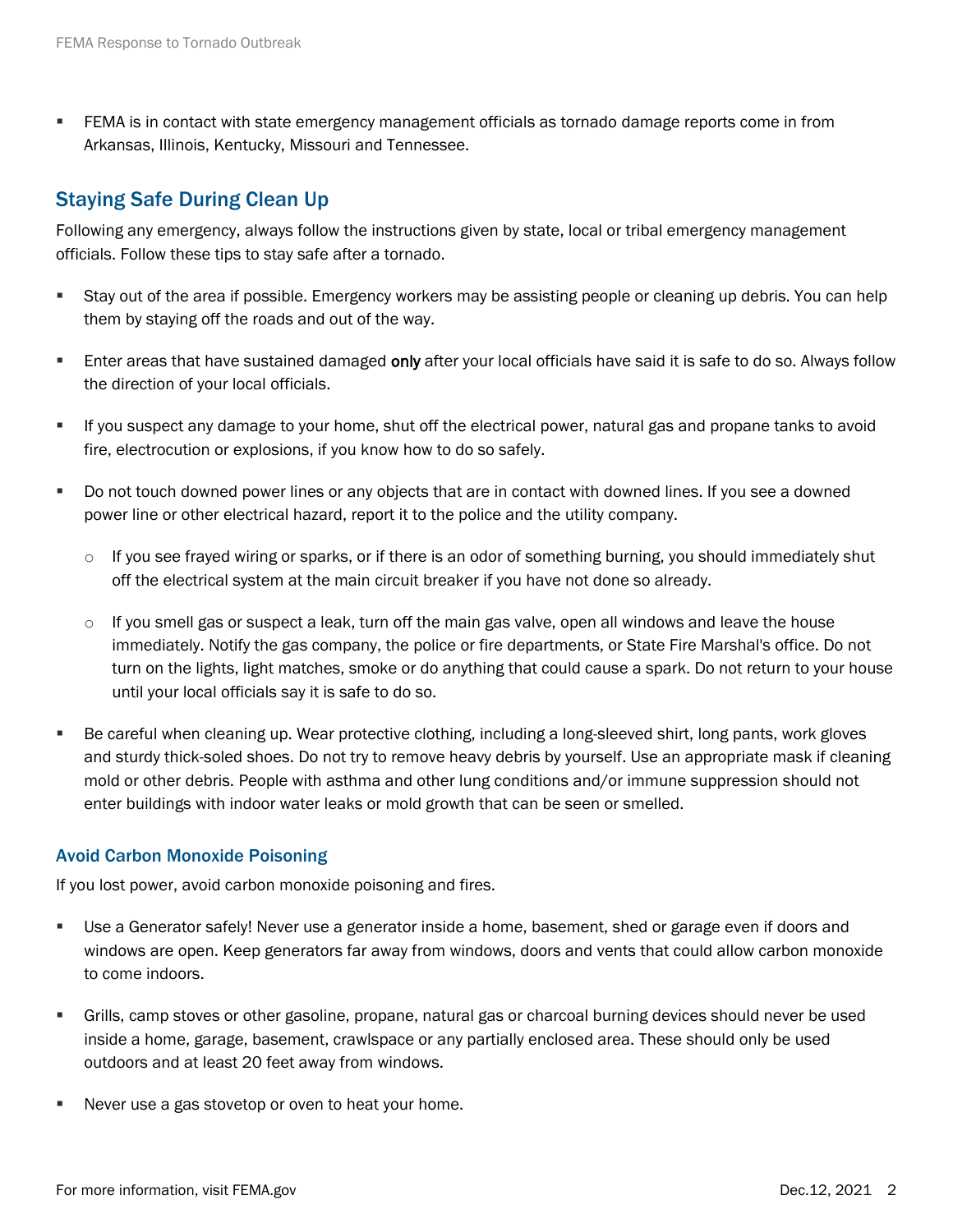■ For additional safety tips before, during or after a tornado visit [Ready.gov/tornadoes.](https://www.ready.gov/tornadoes)

#### How to Help

After a disaster, people want to help. To make the most of your contributions, it's important to follow guidelines for donating and volunteering responsibly.

- To help survivors in Kentucky, you can donate to the Team Western Kentucky Tornado Relief Fund at [http://TeamWKYReliefFund.ky.gov.](http://teamwkyrelieffund.ky.gov/)
- **EXECTE:** Financial contributions to [recognized disaster relief organizations](https://www.nvoad.org/howtohelp/donate/) are the fastest, most flexible and most effective method of donating. Organizations on the ground know what items and quantities are needed, often buy in bulk with discounts and, if possible, purchase through businesses local to the disaster, which supports economic recovery.
- **•** To find a list of trusted organizations that can put your generous contributions to the best possible use, visit [National Voluntary Organizations Active in Disaster.](https://www.nvoad.org/)
- **EXECT** Before collecting donated items, confirm the items are needed, and how it will get to affected areas.
- Don't self-deploy to disaster areas. [Trusted organizations](https://www.nvoad.org/volunteer/) operating in the affected area know where volunteers are needed. Work with an established non-profit organization to make sure you have the appropriate safety, training, and skills needed to respond.
	- $\circ$  Recovery lasts a lot longer than media attention. There will be volunteer needs for many months, often many years, after the disaster. Your help is often needed long after a disaster.

## Contact Us

If you have any questions, please contact FEMA Office of External Affairs:

- Congressional Affairs at (202) 646-4500 or at [FEMA-Congressional-Affairs@fema.dhs.gov](mailto:FEMA-Congressional-Affairs@fema.dhs.gov)
- Intergovernmental Affairs at (202) 646-3444 or at [FEMA-IGA@fema.dhs.gov](mailto:FEMA-IGA@fema.dhs.gov)
- **Tribal Affairs at (202) 646-3444 or at [FEMA-Tribal@fema.dhs.gov](mailto:FEMA-Tribal@fema.dhs.gov)**
- Private Sector Engagement at (202) 646-3444 or at [nbeoc@max.gov](mailto:nbeoc@max.gov)

## Follow Us

Follow FEMA on social media at: [FEMA Bl](https://www.fema.gov/blog)og on fema.gov, [@FEMA](https://twitter.com/FEMA) or [@FEMAEspanol](https://twitter.com/FEMAEspanol) on Twitter, [FEMA](https://www.facebook.com/FEMA) o[r FEMA](https://www.facebook.com/FEMAespanol)  [Espanol](https://www.facebook.com/FEMAespanol) on Facebook, [@FEMA](https://www.instagram.com/fema) on Instagram, and via [FEMA YouTube channel.](https://www.youtube.com/user/FEMA)

Also, follow Administrator Deanne Criswell on Twitter [@FEMA\\_Deanne.](https://twitter.com/FEMA_Deanne)